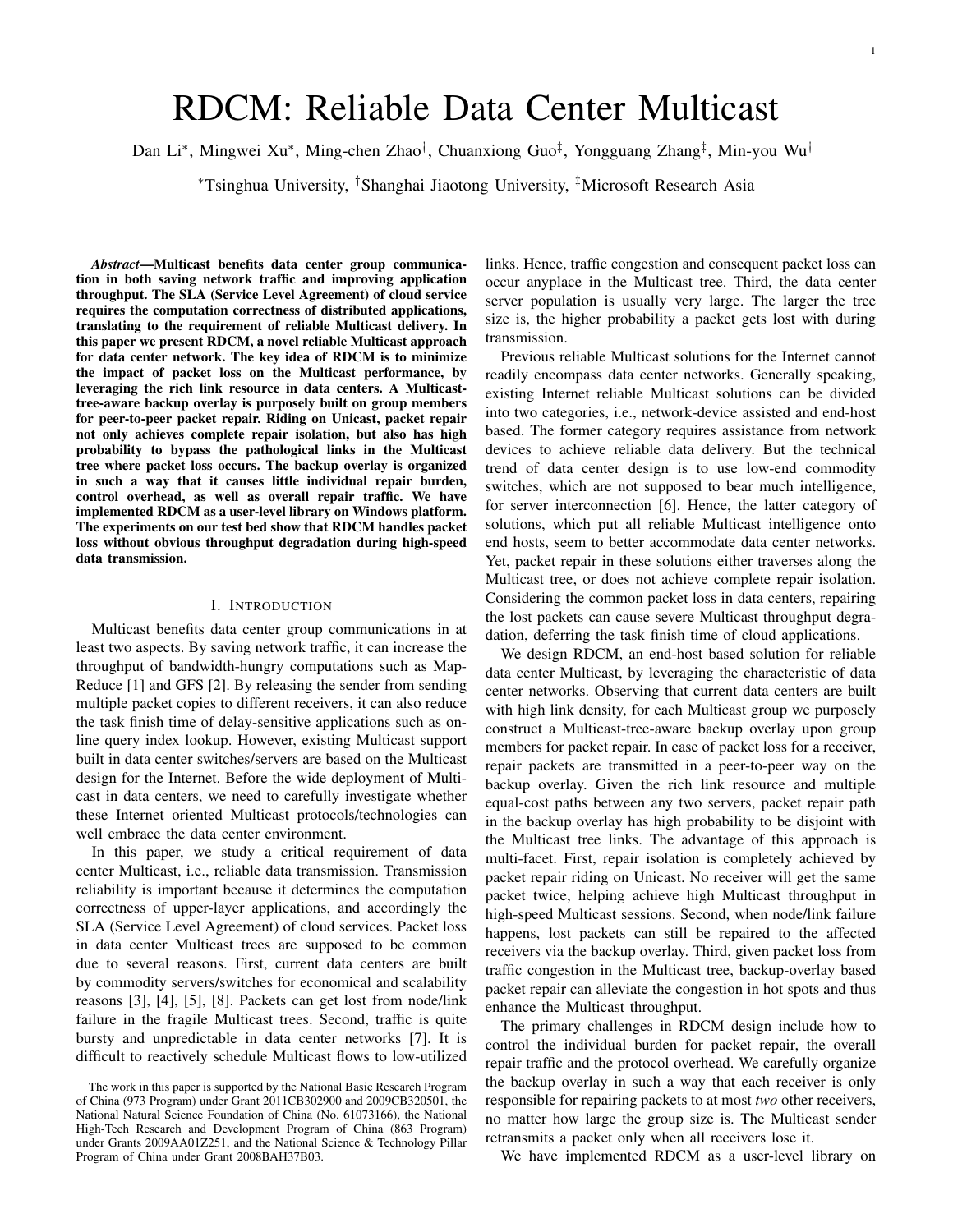Windows platform for legacy IP Multicast applications. The experiments in a 16-server test bed show that packet loss can be gracefully handled during high-speed data transmission without obvious Multicast throughput degradation.

## II. DESIGN CHALLENGES AND RELATED WORK

## *A. Design Challenges*

We need to address the following challenges for reliable Multicast design in data center environment.

Fragile Multicast Trees: For considerations of economical cost and scalability, current data centers are built upon a large number of commodity switches and servers. Failure is common instead of exceptional in such networks [4], and the Multicast tree is quite fragile. Any node/link failure in the Multicast tree can pause packet delivery to downstream receivers. Reliable Multicast requires gracefully handling node/link failure during packet transmission.

Traffic Bursty in Data Centers: It has been shown that traffic is quite bursty and unpredictable in data center networks [7]. When the group size is large, traffic congestion can occur anywhere in the Multicast tree, resulting in frequent packet loss. Packet repair in existing Internet-oriented reliable Multicast solutions either traverses along the Multicast tree, or does not achieve complete repair isolation. Both can cause considerable throughput degradation for the Multicast session. This problem should be addressed for designing reliable Multicast in data center networks.

**Design Intelligence:** The low-end commodity switches used in current data centers usually have quite limited routing states, small buffer space as well as low programmability. These switches are not supposed to bear much Multicast intelligence, except the basic Multicast packet forwarding. Hence, networkdevice assisted reliable Multicast solutions are not suitable for data center environment.

## *B. Related Work*

During the past two decades, many reliable Multicast solutions are proposed for the Internet. These proposals can be divided into two categories, namely, end-host based and network-equipment assisted. The former category is represented by PGM [13] and ARM [14], while the latter category includes SRM [9], RMTP [10], TMTP [11] and LBRM [12] and etc. Since low-end commodity switches in data centers are not supposed to bear much intelligence, end-host based solutions can better accommodate data center network.

SRM is a reliable Multicast framework for light-weight sessions in the Internet, especially for distributed whiteboard application. LBRM is designed for distributed interactive simulation in the Internet, characterized by low data rate and requirement on realtime packet loss recovery. TMTP targets for Internet collaborative multimedia applications, while RMTP focuses on bulk data transfer in the Internet. Our solution, RDCM, differs from them in that it is especially designed to support data intensive group computations in data centers. Packet repair in RDCM is highlighted by *complete repair isolation and the capability to bypass the congested or failed tree link where packet loss occurs*. Hence, the impact of packet loss on the Multicast throughput is minimized.

## III. RDCM DESIGN

We design RDCM, a novel solution to achieve reliable Multicast delivery in data center networks.

## *A. Basic Idea*

RDCM provides reliable Multicast service to data center applications by addressing the technical challenges presented in Section II. First, RDCM avoids transmission pause when node/link failure happens in the fragile Multicast tree. Second, RDCM prevents Multicast throughput from severe degradation in case of traffic congestion in hot spots of the Multicast tree. Third, RDCM puts all design intelligence onto data center servers, without switch assistance.

By observing that current data centers are built with high link density, RDCM repairs lost packets in a peer-to-peer way among receivers when packet loss occurs during Multicast delivery. Given the rich link resource and multiple equal-cost paths between any two servers in data center networks, the packet repair paths riding on Unicast has high probability to be disjoint with the Multicast tree. The advantage lies in several aspects. First, complete repair isolation is achieved. Only receivers missing a packet will receive the repair packet, and thus no receiver gets the same packet twice. In this way, the packet receiving rate at end hosts can be well utilized to improve Multicast throughput in high-speed data transmission. Second, when node/link failure happens in the Multicast tree, lost packets can still be repaired to the affected receivers by Unicast paths bypassing the Multicast tree, avoiding the transmission pause on downstream receivers of a failed tree node/link. Third, given packet loss from traffic congestion in the Multicast tree, our packet repair mechanism can alleviate the congestion in hot spots and thus enhance the Multicast throughput. By the reasons above, the impact of packet loss on the global Multicast throughput is minimized.

But we need to tackle some challenges to realize the peer-topeer packet repair mechanism in RDCM. First, any individual receiver is not supposed to bear too much packet repair burden, since the Multicast session size can be very large. Second, the control overhead of the RDCM protocol put at a receiver should not be high. Third, the overall repair traffic needs to be restricted, since Unicast based packet repair is used. Our solution is to design a purposely-built Multicast-tree-aware *backup overlay* upon group members to help packet repair..

#### *B. Backup Overlay*

The backup overlay for a group is constructed upon the Multicast tree, composed of a number of *overlay rings*. Each branching tree node, i.e., the one with more than 1 children in the tree, has a corresponding overlay ring. The overlay ring for a level- $l$  ( $l$  starts from 0 at the lowest level) branching node  $i$ , denoted as  $O_i$ , is called a *level-l overlay ring*. If node i has  $c$ children nodes in the tree,  $O_i$  is composed of c receivers, each from the subtree rooted from one of node  $i$ 's child. Assume  $j$ is one of i's children in the tree, the downstream receiver of  $j$  chosen to join  $O_i$  is called the *overlay proxy* for  $j$ , denoted as  $p_i$ . Hence, the length of an overlay ring is bounded by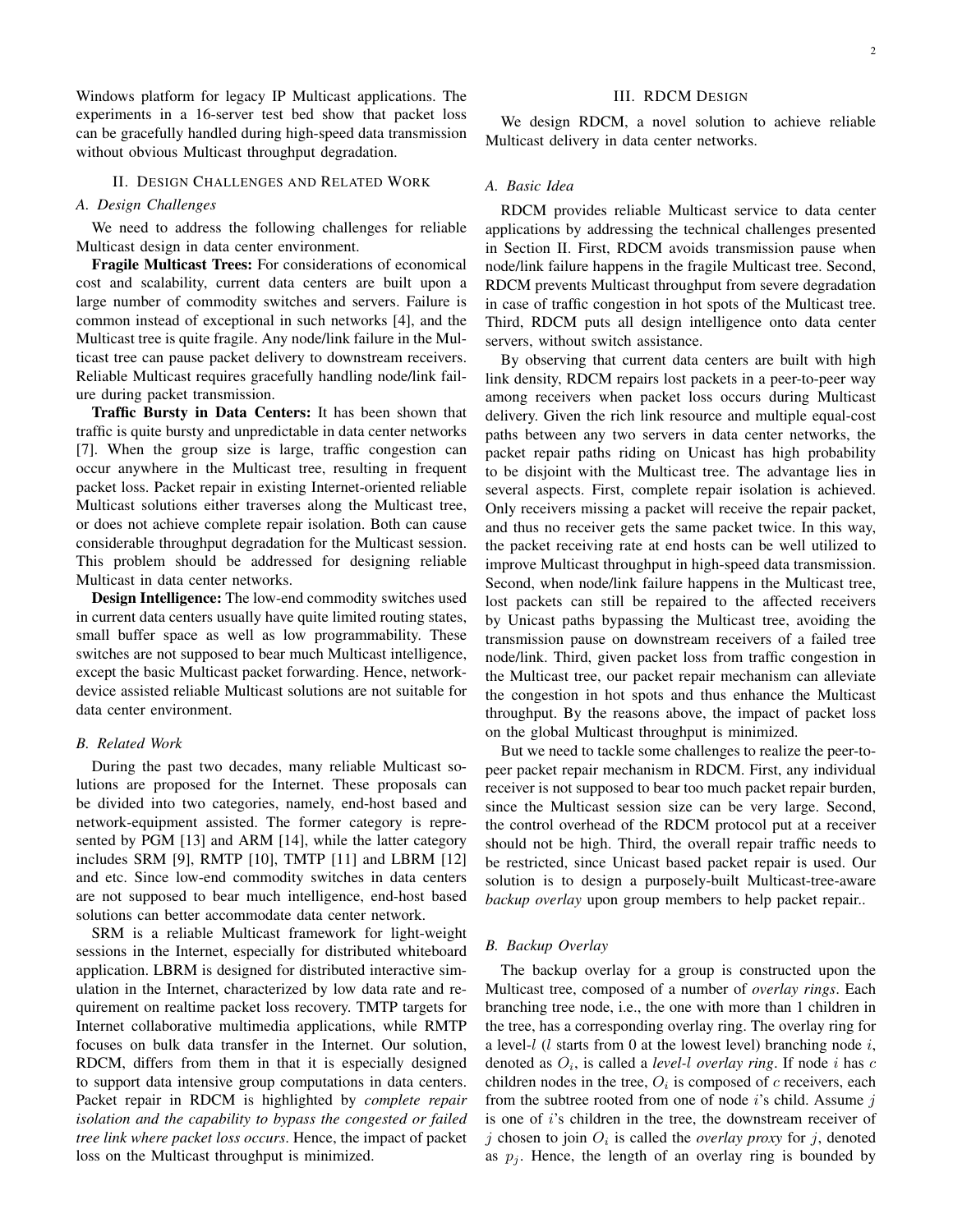

Fig. 1. An exemplified Multicast tree and backup overlay.

the number of switch ports in data center network. Within an overlay ring, each receiver has an *overlay successor* and an *overlay predecessor*. In addition, i is called the *tree parent* for  $O_i$ ,  $p_i$  is called the *overlay parent* for  $O_i$ , and the receivers in  $O_i$  are called the *overlay children* for  $p_i$ .

Specifically, the sender is the overlay proxy for itself. It joins no overlay ring but it is both the tree parent and overlay parent for the highest-level overlay ring in the backup overlay.

In practice, the backup overlay for a group can be computed by a centralized controller or the source node of a Multicast group, which holds the tree information for the group. In what follows, we simply refer to this computing entity as the *Tree Manager*.

We take an exemplified Multicast tree from a BCube network, which is shown by solid lines in Fig. 1. Since the BCube servers also participate in packet forwarding, if a receiver appears as a relaying node in the tree, it is regarded as a switch as well as connecting another child receiver of itself, such as  $v1$ ,  $v8$  and  $v12$  in Fig. 1. The logical links in the backup overlay for this group are shown as dashed lines in the same figure. There are 7 overlay rings, each corresponding to a branching node in the Multicast tree. For instance, the overlay ring  $O_{w4}$  is composed of two receivers, v11 and v14, which are the overlay proxies for  $v8$  (switch) and  $v12$  (switch) respectively.  $w_4$  is the tree parent for  $O_{w_4}$ .  $v_8$  (receiver) is the overlay proxy for  $w_4$  and thus the overlay parent for  $O_{w_4}$ . Within  $O_{w4}$ , v11 and v14 are both the overlay predecessor and overlay successor for each other.

Fig. 2 illustrates the whole procedure to build the backup overlay for a Multicast tree  $t$ . It takes a bottom-up way, i.e., from lowest-level branching tree nodes up to the sender. The overlay ring for a tree node  $i$  is constructed only after the overlay rings for all its children nodes are constructed. Then, if  $i$  has only one child, no overlay ring is built for it. Otherwise, for each of  $i$ 's children, say  $j$ , its overlay proxy  $p_i$  is selected from its downstream receivers which has joined the least overlay rings; and all overlay proxies for  $i$ 's children form the overlay ring for  $i$ , i.e.,  $O_i$ .

## Denotations:

- $C_i$  The set of i's children nodes in the Multicast tree;
- $D_i$  The set of receivers in the subtree rooted from i.

# Algorithm:

- 1 void OverlayRingBuild $(i)$ {
- 2 if  $(|C_i| == 0)$  /\**i* is a leaf receiver\*/
- 3 return; 4 for  $(j \in C_i)$
- 5 OverlayRingBuild $(j)$ ;
- 6 if  $(|C_i| == 1)$  /\**i* has only one child\*/
- 
- 7 return;<br>8 for  $(i \in C)$
- 8 **for**  $(j \in C_i)$ <br>9  $p_i$  = the 1  $p_j$  = the receiver in  $D_j$  joining the least overlay rings;
- 10 Construct  $O_i$  on all  $p_j$ ,  $j \in C_i$ ;
- 11 return;
- 12}/\*OverlayRingBuild\*/

1 void BackupOverlayBuild(TREE t){

- 2  $s =$  root of t;
- 3 OverlayRingBuild $(s)$ ;
- 4 return;
- 5}/\*BackupOverlayBuild\*/

Fig. 2. Algorithm of constructing the backup overlay for a Multicast tree t.

We make definitions on the overlay rings a receiver  $r$  joins. **Leaf Overlay Ring:** If receiver  $r$  joins such an overlay ring for a tree node  $i$ , in which  $r$  is the only one receiver in the subtree rooted from one of  $i$ 's children, the overlay ring is called r's *leaf overlay ring*.

**Proxy Overlay Ring:** If  $r$  joins an overlay ring which is not its leaf overlay ring, the overlay ring is called r's *proxy overlay ring*.

Based on the definition, we can easily find that a receiver has no overlay children in its leaf overlay ring. But if it joins a proxy overlay ring for tree node  $i$ , it must have overlay children, because in this case it is the overlay parent for the overlay ring for one of  $i$ 's children in the tree.

We can easily prove that RDCM holds the following two properties due to the construction rule of its backup overlay. First, every receiver joins exactly one leaf overlay ring if the group has more than one receivers, and joins at most one proxy overlay ring. Second, for each node  $i$  in the Multicast tree, any two downstream receivers of  $i$  can reach each other on the backup overlay by traversing the overlay rings for downstream tree nodes of i. The rigorous proof is omitted here for space limitation.

# *C. Packet Repair Scheme*

Packet repair in RDCM is conducted in a peer-to-peer way upon the backup overlay.

Packet Acknowledgement: Each packet is assigned with a sequence number. A receiver  $r$  acknowledges a packet  $k$  in the following way. First, when  $r$  receives packet  $k$  either from the Multicast tree or from the backup overlay, it sends ACK for  $k$  to both overlay predecessor and overlay parent in its leaf overlay ring. Second, when  $r$  receives the ACK for  $k$  from its overlay children for the first time, it sends ACK for  $k$  to both overlay predecessor and overlay parent in its proxy overlay ring. All ACK packets are Unicast.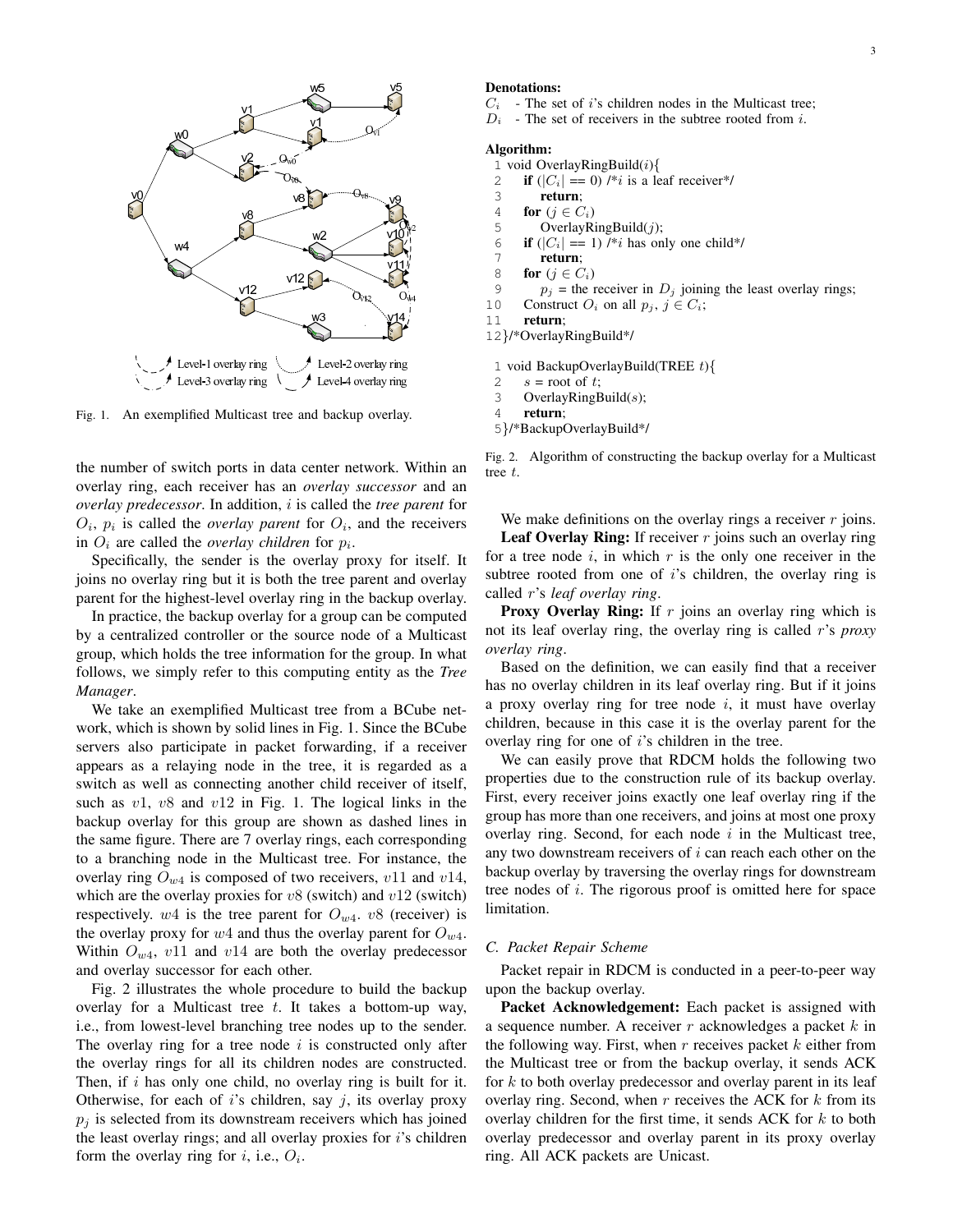In this way, in the leaf overlay ring a receiver joins, it receives ACK for each packet only from its overlay successor in the ring. If a receiver joins a proxy overlay ring, it also receives ACK for each packet from its overlay successor in the ring as well as its overlay children. The sender receives ACK only from its overlay children. Note that the number of overlay children for a receiver is bounded by the number of ports in a switch, say,  $n$ , which is usually a small constant. As a result, a receiver/sender receives at most  $n + 2$  ACKs from other receivers, independent with the group size. ACK implosion is thus effectively avoided in RDCM. In practice, to further reduce ACK messages exchanged, a receiver can choose to send one ACK for multiple packets, instead of acknowledging each one in a separate packet.

Repair Window: Every receiver maintains a repair window for packets received from both the Multicast tree and the backup overlay. Packets within the repair window are buffered. The upper bound of the repair window is the highest sequence number among the packets received. The lower bound of the repair window at a receiver  $r$  is moved up if all the following conditions are satisfied for the corresponding packet  $k$ . First,  $r$  has received k. Second,  $r$  has received ACK for  $k$  from its overlay successors of all the overlay rings it joins. Third, r has received an ACK for  $k$  from one overlay child if it joins a proxy overlay ring. Hence, each receiver only needs to wait for at most 3 ACKs before moving the window up and releasing the buffer for the corresponding packet.

Specifically, the sender also has a repair window. Since it is the overlay parent for the highest-level overlay ring, the repair window is moved up when receiving an ACK for the corresponding packet from any one overlay child.

Packet Repair: In RDCM, repair packet is either Unicast within an overlay ring or Multicast by the sender. We first discuss packet repair within overlay rings. Each receiver is responsible for packet repair to its overlay successors in all the overlay rings it joins. If a receiver detects that its overlay successor has lost a packet, it immediately transmits the repair packet. From Theorem 1, every receiver is responsible for repairing packets to at most two other receivers, no matter how large the group size is.

When a packet gets lost in the incoming link of a levell node i in the Multicast tree, all downstream receivers of i will lose the packet. In this case,  $p_i$  will receive the repair packet from the level- $(l+1)$  overlay ring it joins. After that, each downstream receiver of  $i$  transmits the repair packet to overlay successors after receiving it. Based on Theorem 2, the repair packet can be distributed to all downstream receivers of i.

In the example of Fig. 1, assume a packet is lost in the incoming link to  $w4$ , then all downstream receivers of  $w4$  will miss the packet. when this happens,  $v8$ , the overlay proxy for  $w4$ , will receive repair packet from  $v2$  via the level-4 overlay ring it joins,  $O_{v0}$ . Note that  $v2$  buffers the packet because it does not receive ACK for the packet from  $v8$ . The repair packet is Unicast and can bypass the incoming link to  $w_4$  in the Multicast tree. After  $v8$  receives the packet, it repairs it to  $v9$  in the level-2 overlay ring of  $O_{v8}$ . Then  $v9$  repairs to  $v11$ . Next,  $v11$  sends the packet simultaneously to  $v10$  and



Fig. 3. Implementation architecture of RDCM.

 $v14$ . Finally,  $v14$  repairs to  $v12$  in the level-2 overlay ring of  $O_{v12}$ , and all downstream receivers of  $w4$  receive the packet.

When the sender receives no ACK for a packet from its overlay children, all receivers should lose this packet based on our design. Then the sender Multicasts the repair packet to the whole tree.

Repair Traffic: In typical cases, dominant repair traffic for a lost packet occurs in the lowest-level overlay rings. Note that the lowest-level overlay rings are usually composed of receivers connected to the same switch, so neighboring receivers in the overlay ring are only two-hop away. Compared with the most traffic-saving packet repair method using Multicast (or scoped Multicast), our repair scheme only doubles the overall repair traffic for receivers experiencing packet loss. But we require no intelligence from switches to realize complete repair isolation.

Repair Latency: The repair latency in RDCM is not high for two reasons. First, when a receiver joining two overlay rings receives a repair packet, it simultaneously sends out the packet to both its overlay successors in the two overlay rings, and thus the repair packet is transmitted in parallel on the backup overlay. Second, dominant hop-by-hop repairs occur in the lowest-level overlay rings, crossing only two physical links.

#### IV. IMPLEMENTATION AND EXPERIMENTS

We have implemented RDCM as a user-level library on Windows platform. Applications use legacy UDP/IP sockets for Multicast communication, which are intercepted by our library.

Fig. 3 shows the implementation architecture. The key components include repair window maintenance, interface to applications and message sending/receiving part interacting with Tree Manager as well as other data center servers. When the sender starts sending Multicast packets to a group, the first packet is intercepted and a message is sent to the Tree Manager. Data packets are sent out after the backup overlay is configured on all servers. Each packet is inserted with a sequence number. Receivers deliver received packets to upperlayer applications after removing the sequence number. The repair window is updated when receiving Multicast packets from either the Multicast tree or the backup overlay, or when receiving ACKs. In the implementation, we combine the ACKs for several packets into a single packet to reduce the processing overhead on servers. A receiver sends repair packets on the